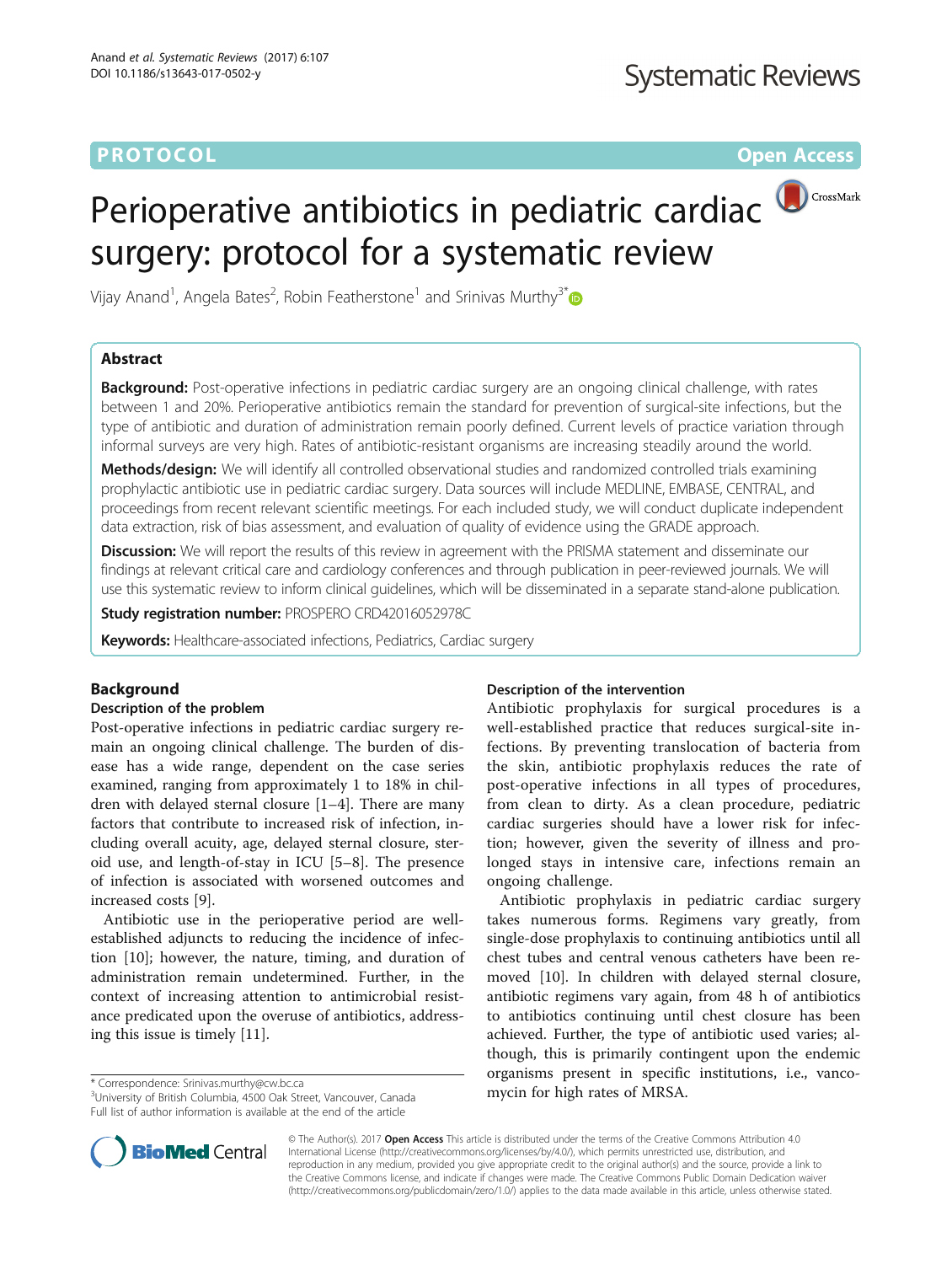## Why is it important to conduct this review

Given the issue of antimicrobial resistance and a focus on antimicrobial stewardship in critical care, the varied rates of post-operative infections, and the incredibly diverse regimens used for antibiotic prophylaxis, it is timely to systematically review the literature to determine the optimal strategy to prevent infections in critically ill children. Further, data guidance from adult-specific randomized trials are less relevant to children, given the very different physiology and infectious risks in the two cohorts [\[12](#page-2-0), [13](#page-2-0)].

## Research question

Is a shortened course of perioperative antibiotics in children undergoing cardiac surgery as safe as a prolonged course of perioperative antibiotics?

## Methods and analysis

## Criteria for selecting studies

### Types of studies

We will include all controlled observational studies (case-control or cohort) and randomized trials, excluding case reports or case series, with no restrictions based on language or quality. We will only include papers published after 1990, given the large changes in practice since that point in time in pediatric cardiac surgery.

#### Types of participants

The population of interest is children (<18 years) undergoing open heart surgery.

#### Types of interventions

The interventions examined include any systemic antibiotic regimen used for the prevention of infection in children having undergone cardiac surgery. We will include studies that report the nature (drug, duration) of antibiotics administered. We will exclude studies that exclusively report antibiotics used for the treatment of established infections. We will exclude studies that exclusively report on the preoperative use of decolonization regimens.

## Types of outcome measures

We will include studies that report the incidence of infection, as defined by the individual studies. Other outcomes of interest include, if reported: length-of-ICUstay, mortality, cost of care, antibiotic-associated adverse events, and presence of antibiotic-resistant organisms (as defined by individual authors).

#### Search methods

We will perform a search of the following databases for relevant studies: MEDLINE, EMBASE, and the Cochrane Central Register of Controlled Trials (CENTRAL). The peer-reviewed MEDLINE search strategy is included in Additional file [1,](#page-2-0) with similar searches with adapted keywords for other databases. To locate in-process and unpublished studies, we will also search trial registries, ClinicalTrials.gov and the World Health Organization's International Clinical Trial Registry Platform (WHO ICTRP), from 2014 to 2017.

We will screen reference lists of included studies and relevant reviews for eligible articles. We will also manually screen conference proceedings from 2014 to 2017 for the following scientific meetings: Society of Critical Care Medicine, Pediatric Cardiac Intensive Care Society, Society of Thoracic Surgeons, American Heart Association, and World Congress of Pediatric Cardiology and Cardiac Surgery.

Search results will be exported to the EndNote X7 citation manager program. Preliminary scoping searches have been performed and no randomized trials have been found.

#### Study records

Pairs of two reviewers will independently screen titles and abstracts using a pretested electronic screening form ([www.covidence.org\)](http://www.covidence.org/), including any article for full-text review unless both reviewers exclude. Pairs of two reviewers will then independently screen all full-text articles using specific eligibility criteria through this platform, resolving disagreements by consensus, and reporting a Cohen's k for full-text eligibility screening.

## Data collection

Teams of two reviewers will perform data extraction independently and in duplicate using data collection forms through Covidence, collecting information pertaining to the study design, patient characteristics, intervention (and comparator, if applicable), and clinical outcomes. Interventions will include specifying the antibiotic used, doses (if available), the duration of use, and specific reasons for altering these practices. Outcomes will include a primary outcome of incidence of nosocomial infection (as defined by the individual paper), mortality, duration of mechanical ventilation, and duration of intensive care unit stay. Conflicts will be resolved through discussion.

#### Risk of bias assessment

For observational studies, we will use the risk of bias tools for cohort and case-control studies developed by the Clinical Advances Through Research and Information Translation (CLARITY) group at McMaster university [[14, 15\]](#page-2-0). These tools evaluate the selection of groups, the adequacy of assessment of prognostic factors, the assessment of exposures and outcomes, and the similarity of co-interventions between groups. We will assess the overall quality of data for our primary outcome using the GRADE approach.